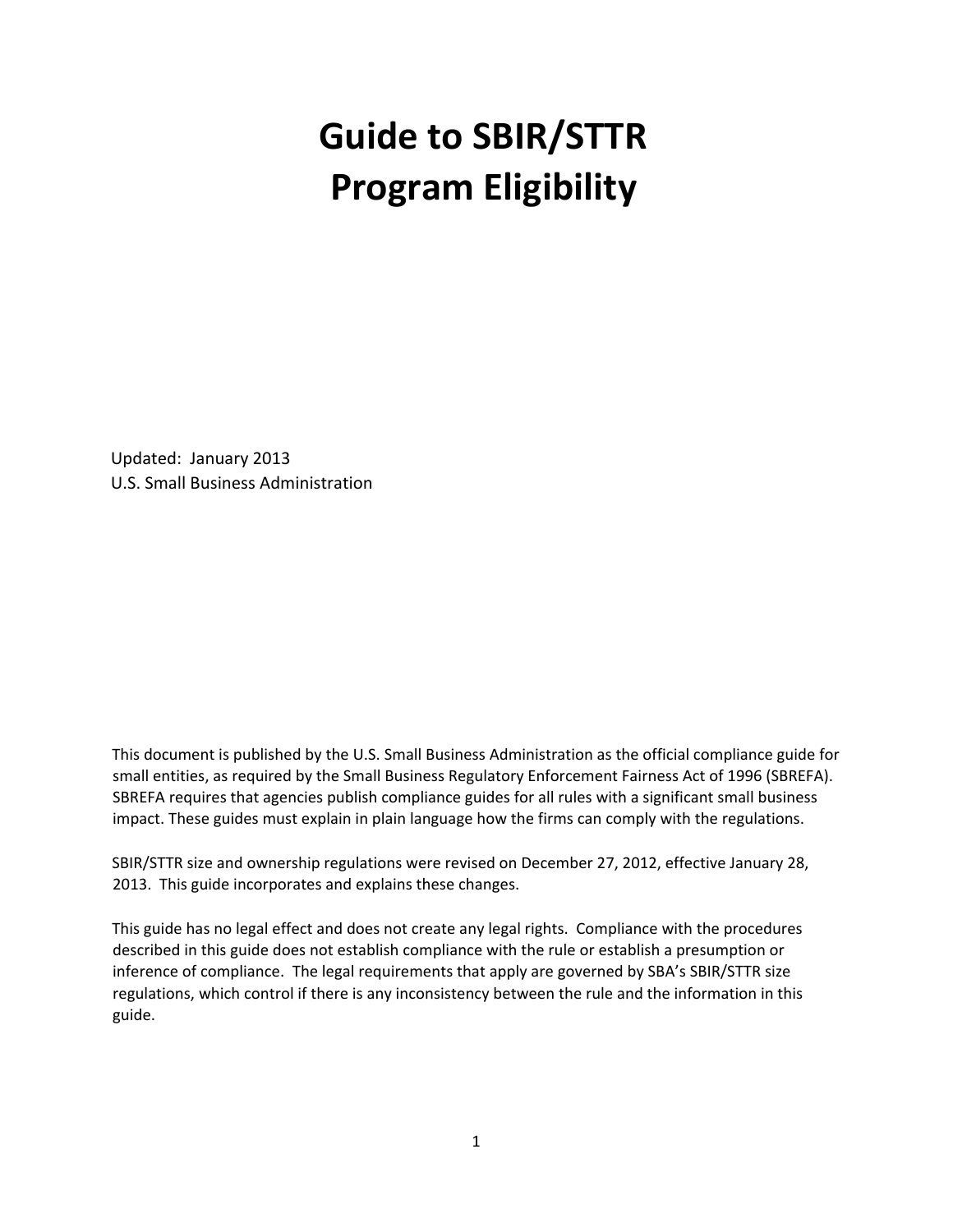# Guide to SBIR/STTR Program Eligibility

# **1. OVERVIEW**

The SBIR and STTR programs are designed to support small, independent, US firms. To ensure that only these types of firms receive program funds, all awardees are required to certify at the time of award that the awardee firm meets the size, ownership, and control requirements of the programs. These requirements are stated in the Size Regulations [PDF], SBIR Policy Directives and STTR Policy Directives (pdf available at www.sbir.gov/about), and the periodic solicitations for proposals issued by the participating agencies (available under *Funding* tab at *www.sbir.gov*).

This guide is intended to help small businesses (1) understand the programs' eligibility requirements, (2) determine if they will be eligible at the time of award, and (3) accurately complete the necessary certification. This guide explains the *ownership and control requirements* and provides illustrative examples. It also explains the 500 employee *size limit* and how a firm's *affiliates* are determined when measuring its size. The guide does not address other certifications required in the program application and award process such as those concerning the *performance of work requirements*. Guidance on these other certifications is provided in the program Policy Directives and agency solicitations.

# **2. REGISTER YOUR COMPANY**

#### *Who must register?*

- $\triangleright$  All applicants to the SBIR or STTR programs must register on the SBIR/STTR Company Registry. This includes all small businesses that are *majority‐owned by multiple venture operating companies, hedge funds or private equity firms,* and are applying for an award from an agency using Section 5107 authority.
- $\triangleright$  The Company Registry is a new element of the SBIR/STTR data system and application process. Once you have registered, your company will be given an SBIR/STTR ID number that you will use when applying to any SBIR/STTR agency solicitation. SBA expects this to facilitate application and reduce the need for multiple data entry.
- $\triangleright$  After registering, you will print out the completed registration form and attach to every solicitation.

#### *When must I register my company?*

 $\triangleright$  You must register prior to submitting an application.

## **3. CERTIFY THAT YOUR COMPANY MEETS THE REQUIREMENTS**

#### *When must I certify regarding my firm's eligibility?*

At the time of award. All awardees must sign a certification form at the time of award stating that the firm meets the program eligibility requirements. This will be after you are notified of the award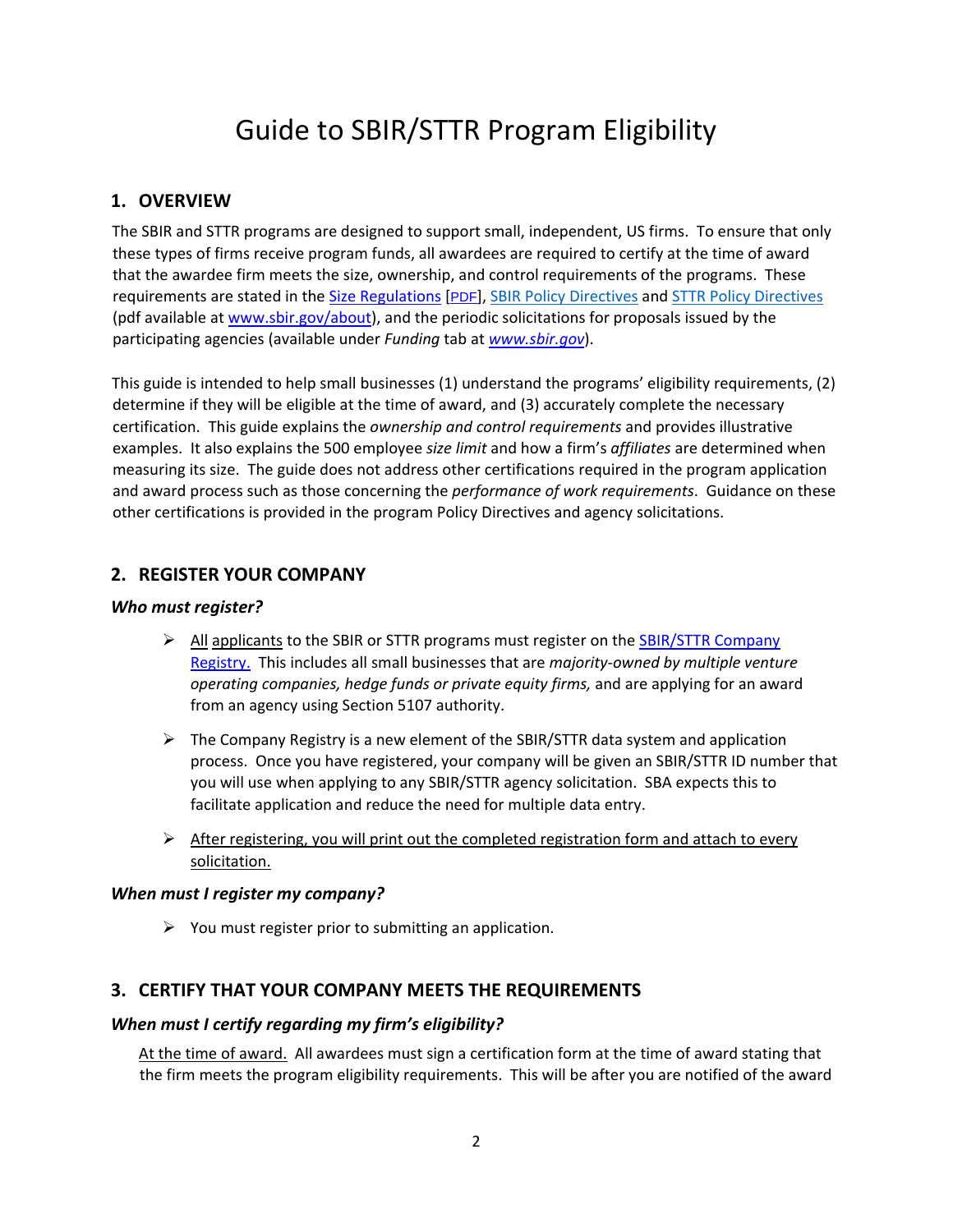and before you receive the award. Agency solicitations and the SBIR/STTR Policy Directives contain the required certification form.

- $\triangleright$  With the application. Some agencies may require a certification at the time of application or offer stating that the applicant *intends to meet* all program size, ownership, and other eligibility requirements at the time of award.
- All small businesses that are *majority‐owned by multiple venture operating companies, hedge funds or private equity firms,* and are applying for an award from an agency using Section 5107 authority, must complete the certification prior to submitting an application. The certification is then included with the application or submission.

Other times during the award. Some agencies may require you to recertify your firm's continued eligibility at other points in the award life‐cycle. Agencies will require a recertification if the awardee has been merged or acquired by another business, or if the award exceeds five years.

#### *How do I certify regarding my firm's eligibility?*

- Each *agency solicitation* contains a copy of the required certification form and provides information about how the form must be completed and where it must be submitted.
- Program certification forms are set forth in Appendix I (pages 47-49) to the SBIR and STTR Policy Directives. Click here for a copy of the certification form that must be completed at the time of award.
- $\triangleright$  Be sure to read each statement in the certification form carefully and have an officer of the business sign and date the form.

# **4. DETERMINE IF YOUR FIRM IS ELIGIBLE**

*What is the purpose and intent of the eligibility regulations?* SBIR/STTR program eligibility requirements are in place to ensure that the funds go only to small, independent US businesses. The regulations include restrictions about (1) the type of firm, (2) its ownership structure, and (3) the firm's size in terms of the number of employees. The purpose of the requirement regarding *type of firm* is to target the awards to firms with an economic interest in developing the idea or research into a commercial application. The purpose of the *ownership* requirement is to limit the program to independent firms controlled by US citizens or permanent resident aliens as a way of maximizing the likelihood that the funding will stimulate innovative activity within the US economy. The purpose of the *size* restriction (number of employees of the firm and its affiliates) is to limit program funding to small business concerns which have a unique capacity for innovation and are more likely to be constrained by lack of access to such funding.

The requirements are presented here under the headings: Type of Firm, Ownership & Control, and Size.

#### **TYPE OF FIRM**

• An SBIR/STTR small business awardee must be a business concern – it must be organized as a *for‐profit concern* and meet all of the other requirements for a "business concern" in 13 C.F.R. §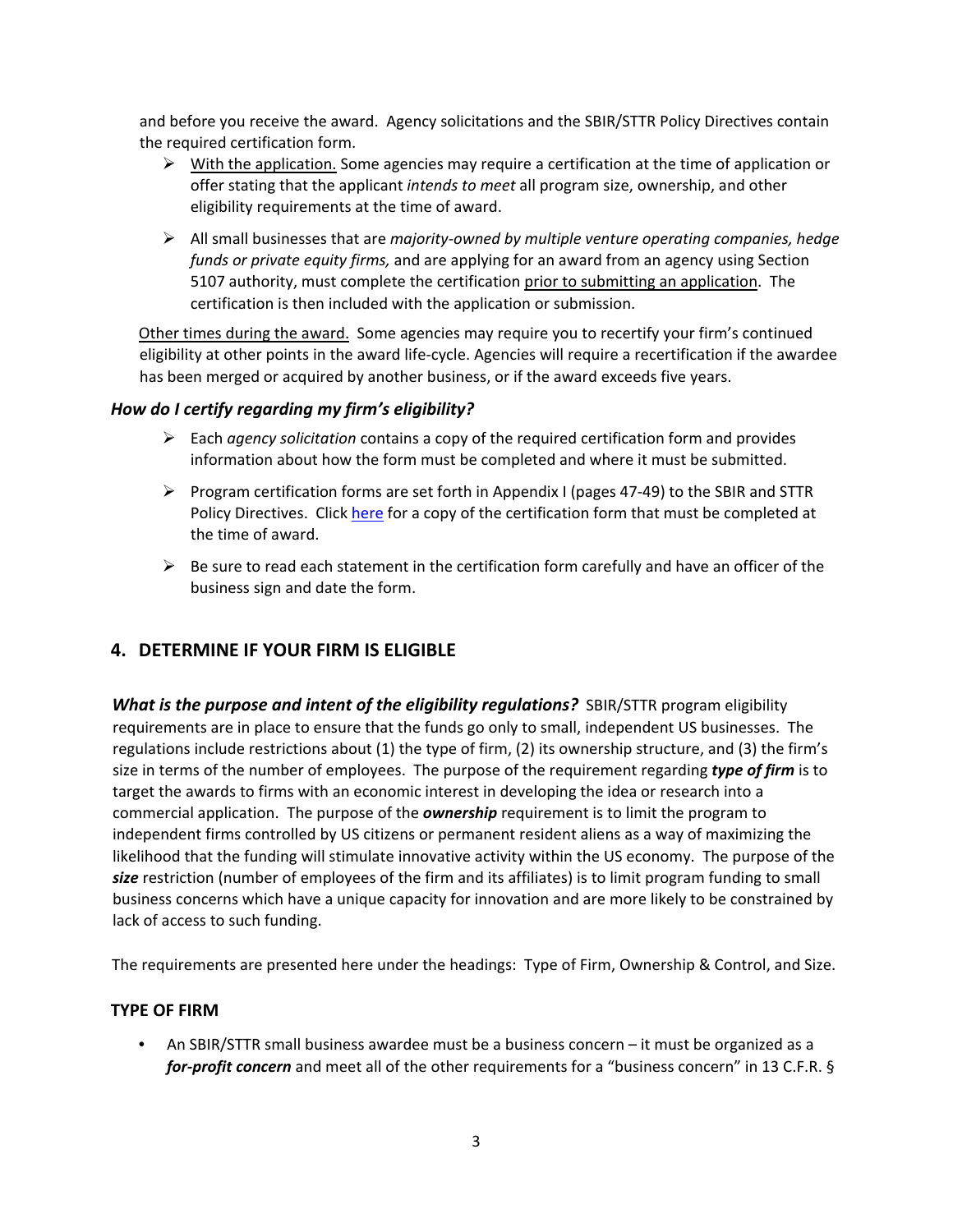121.105. Non‐profit entities are not eligible (except as research institutions under the STTR Program).

• If an awardee is a *joint venture*, each party to the joint venture must be a concern that satisfies all program eligibility requirements.

#### **OWNERSHIP & CONTROL**

**The ownership requirement:** A majority (more than 50%) of your firms' equity (e.g., stock) must be directly owned and controlled by one of the following:

- 1) One or more individuals who are citizens or permanent resident aliens of the US,
- 2) Other for-profit small business concerns (each of which is directly owned and controlled by individuals who are citizens or permanent resident aliens of the US).
- 3) A combination of (1) and (2) above.
- 4) Multiple venture capital operating companies, hedge funds, private equity firms, or any combination of these, so long as no one such firm owns or controls more than 50% of the equity. **Note: This option is allowed only for SBIR awards from agencies that are using the authority provided in § 5107 of the SBIR/STTR Reauthorization Act (***majority‐VC‐owned authority***), 15 U.S.C. § 638(dd)(1).**

\*The venture capital operating company, hedge fund or private equity firm must have a place of business located in the United States and be created or organized in the United States, or under the law of the United States or of any State.

Note: If an *Employee Stock Ownership Plan* owns all or part of the concern, each stock trustee and plan member is considered an owner. If a *trust* owns all or part of the concern, each trustee and trust beneficiary is considered an owner.

**Your company's** *eligible ownership majority*. The ownership requirement above states that at least a majority of your firm's equity must be held by certain types of eligible entities (individuals and/or other firms). Therefore, when determining and certifying your firm's eligibility, you must be able to identify an ownership majority (of individuals and/or entities) that is made up of eligible individuals and/or other firms.

**Owned by** *individuals*. Each individual you include as part of the eligible ownership majority of your company, must be either a citizen or permanent resident alien of the US. The term "individual" refers only to actual people—it does not refer to companies or other legal entities of any sort. "Permanent resident alien" refers to an alien admitted to the United States as a lawful permanent resident by the U.S. Citizenship and Immigration Services. If a size determination is conducted of your firm, you may be asked to show proof of this ownership.

**Owned by** *other business concerns*. If you include other business concerns as part of the eligible ownership majority of your firm, you should verify that each such concern is more than 50% owned and controlled by individuals who are US citizens or permanent resident aliens.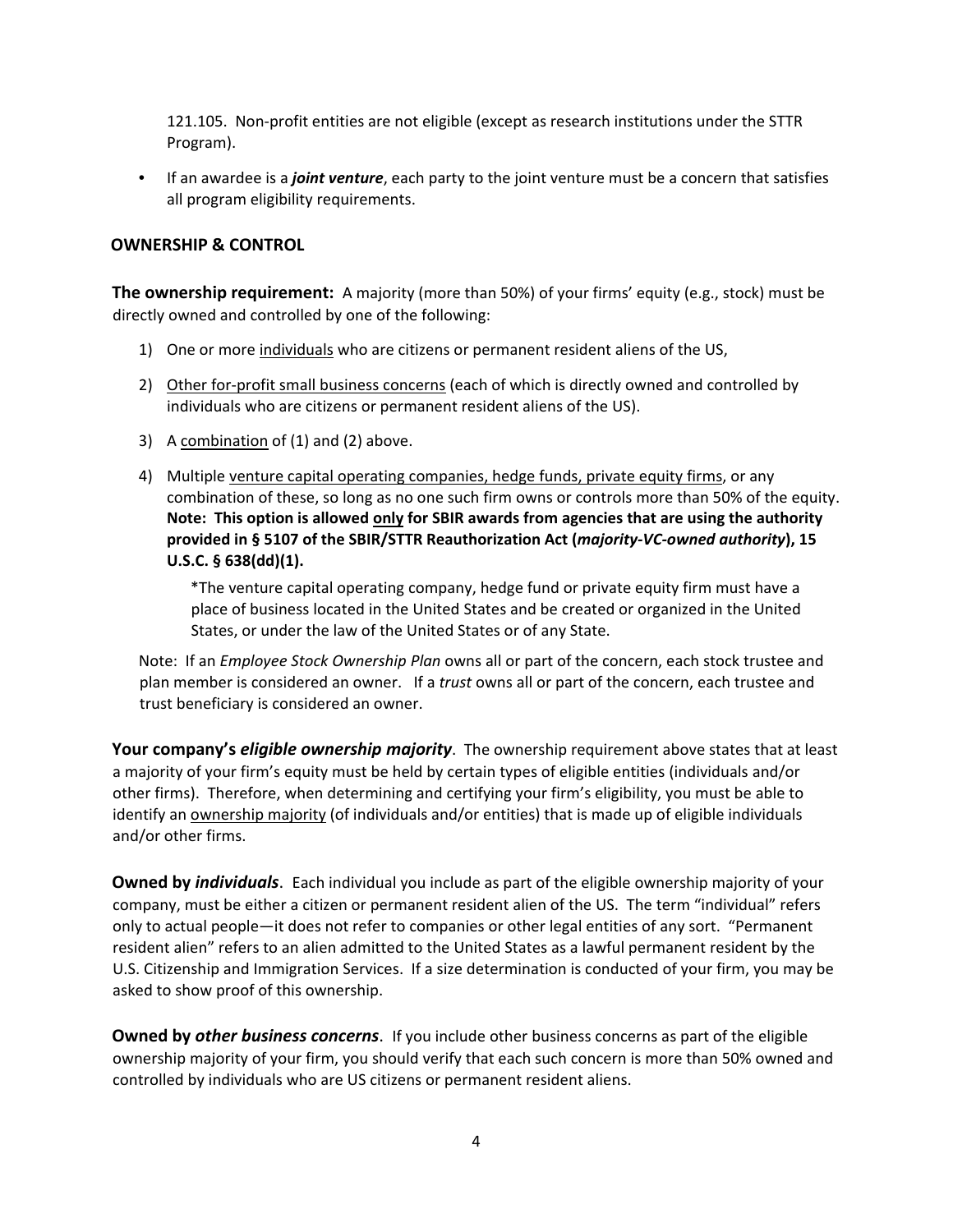**How is** *ownership* **determined?** *Ownership* refers to direct ownership of stock or equity of the small business. When determining a small business' ownership, control and affiliation for the SBIR/STTR programs, SBA reviews equity ownership on a fully diluted basis. This means that SBA considers the total number of shares or equity that would be outstanding if all possible sources of conversion were exercised, including, but not limited to: outstanding common stock or equity, outstanding preferred stock (on a converted-to-common basis) or equity, outstanding warrants (on an as-exercisedandconverted-to-common basis), outstanding options and options reserved for future grants, and any other convertible securities on an as‐converted‐to‐common basis.

- Example: A company has 50,000 shares. The company has also authorized a new issuance of 10,000 shares in stock options. The total number of shares on a fully diluted basis is 60,000.
- Example: The three owners of the company each hold 100 shares. The three owners each also have 100 shares of stock warrants. The total number of shares on a fully diluted basis is 600.
- Example: Individual A has issued 60 shares of Series A Preferred stock (convertible 1 to 1 to common), 30 shares of common stock and has granted options to buy up to 10 shares to various employees. The total number of shares on a fully diluted basis is 100 (60+30+10 shares exercised pursuant to options).

**Where must** *control* **lie?** The purpose of the ownership requirement is to ensure that the awardee firm is controlled directly by individuals who are US citizens or permanent resident aliens or by businesses that are majority‐owned by US citizens or permanent resident aliens. Therefore, actual control of the firm must reside within the eligible ownership majority and may not reside outside of that ownership block. One of the following must describe the control of your firm – the company must be more than 50% controlled by:

- One US citizen or permanent resident alien
- More than one US citizen or permanent resident alien
- One other small business that is directly owned and controlled by US citizens or permanent resident aliens
- More than one other small business each of which are directly owned and controlled by US citizens or permanent resident aliens
- Any combination of the above.

## **May an awardee firm be owned by** *venture capital operating companies, hedge funds,* **or** *private equity firms?*

Yes, but only under the following circumstances:

- An awardee may be majority owned by one or more other concerns (including a VC, hedge fund or private equity firm) that qualify as a small business that is majority owned and controlled by individuals who are citizens or resident aliens of the US.
- Any firm may own 50 percent or less of an awardee so long as it does not have the power to control the awardee.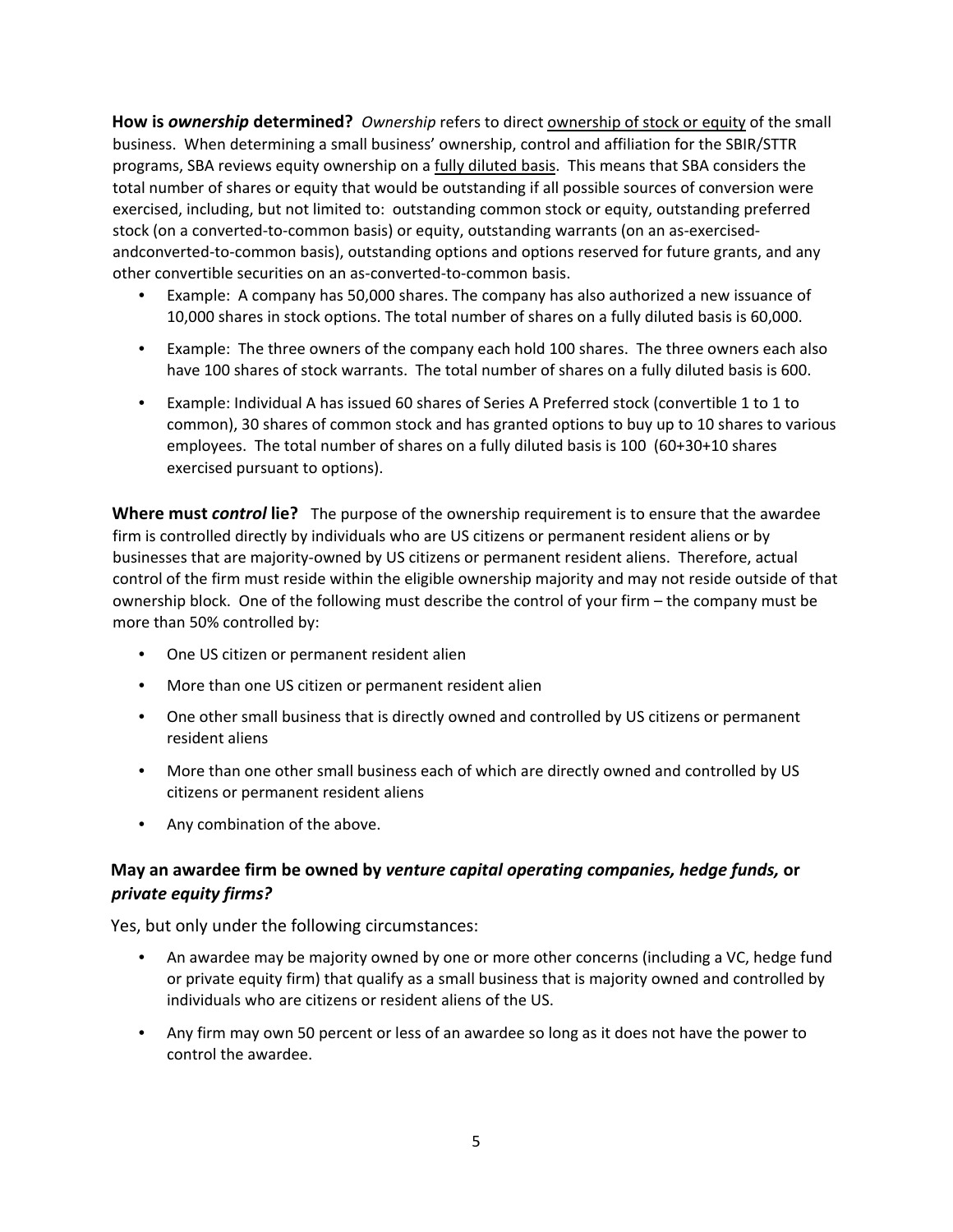• For awards issued under §5107 (*majority VC ownership*) authority (see agencies using this authority), an awardee may be majority owned and controlled by multiple VC, hedge fund or private equity firms, so long as no one such firm owns a majority of the awardee equity.

Note: If any firm with an ownership stake in the awardee qualifies as an affiliate (see below) of the awardee, then its employees must be counted in assessing whether awardee meets the size limit.

*Majority VC ownership authority*: 15 U.S.C. § 638(dd)(1) (also §5107 of the SBIR/STTR Reauthorization Act) gives SBIR agencies the option to use a portion of their SBIR funds to make awards to small businesses that are majority‐owned by multiple venture capital operation companies (VCOC), hedge funds or private equity firms. If an agency elects to use this authority, it will secure the authority through the SBA and note this in its solicitations. Agencies currently using the majority VC ownership authority.

#### *How are VCOCs, hedge funds, and private equity firms defined?*

*VCOC* has the meaning provided in:13 CFR 121.103(b)(5)

VCOC means:

- (i) Venture capital operating companies, as defined in the U.S. Department of Labor regulations found at 29 C.F.R. §2510.3‐101(d);
- (ii) Investment companies registered under the Investment Company Act of 1940, as amended (1940 Act) (15 U.S.C. 80a‐1, *et seq* .); and
- (iii) Investment companies, as defined under the 1940 Act, which are not registered under the 1940 Act because they are beneficially owned by less than 100 persons, if the company's sales literature or organizational documents indicate that its principal purpose is investment in securities rather than the operation of commercial enterprises.

*Hedge fund* and *private equity firm* have the meanings given in section 13(h)(2) of the Bank Holding Company Act of 1956 (12 U.S.C. § 1851(h)(2)). That statute states that the terms "hedge fund" and "private equity fund" mean an issuer that would be an investment company, as defined in the Investment Company Act of 1940 (15 U.S.C. 80a-1 et seq), but for section  $3(c)(1)$  or  $3(c)(7)$  of that Act, or such similar funds as the appropriate Federal banking agencies, the Securities and Exchange Commission, and the Commodity Futures Trading Commission may determine.

*US location*. For the purposes of the SBIR/STTR programs, a VCOC, hedge fund and private equity firm must have a place of business located in the United States and be created or organized in the United States, or under the law of the United States or of any State.

Table 1 shows several examples of eligible and ineligible ownership structures to illustrate the requirements. Each example is discussed below.

TABLE 1. ILLUSTRATIVE EXAMPLES OF SBIR/STTR OWNERSHIP OPTIONS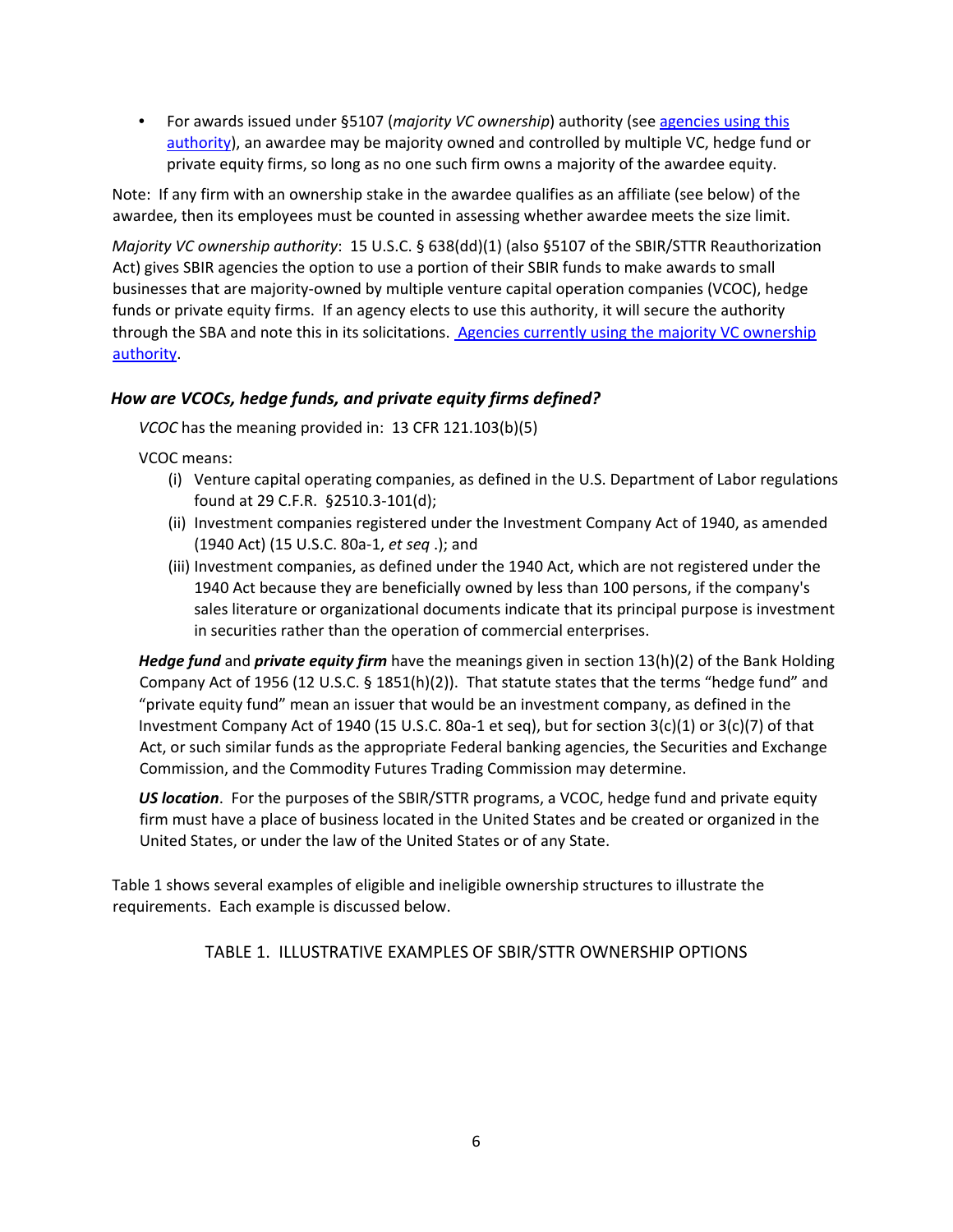| OWNERSHIP SHARES (% of stock)<br>Circles identify the majority ownership block that meets the eligibility criteria |                                |         |         |                  |                  |                                                |  |
|--------------------------------------------------------------------------------------------------------------------|--------------------------------|---------|---------|------------------|------------------|------------------------------------------------|--|
| Ex.                                                                                                                | Individual( $s$ ) <sup>a</sup> | $SB1^b$ | $SB2^b$ | VC1 <sup>c</sup> | VC2 <sup>c</sup> | Other: e.g.,<br>large co., univ,<br>non-profit |  |
| Standard program (agencies not using Sec. 5107 authority)                                                          |                                |         |         |                  |                  |                                                |  |
| 1                                                                                                                  | 60                             | 30      |         |                  |                  | 10                                             |  |
| 2                                                                                                                  | 20                             | 20      | 20      | 20               |                  | 20                                             |  |
| 3                                                                                                                  |                                | 40      | 20      | 20               |                  | 20                                             |  |
| $\overline{a}$                                                                                                     | 40                             |         |         | 60               |                  |                                                |  |
| 5                                                                                                                  | 20                             |         |         | 40               | 30               | 10                                             |  |
| For those agencies using Sec. 5107 authority                                                                       |                                |         |         |                  |                  |                                                |  |
| 6                                                                                                                  |                                |         |         | 50               | 50               |                                                |  |
| 7                                                                                                                  |                                | 49      |         | 31               | 20               |                                                |  |
| 8                                                                                                                  | 10                             |         |         | 60               | 30               |                                                |  |
| 9                                                                                                                  | 30                             | 10      | 10      | 20               | 20               | 10                                             |  |

Individual(s) who are citizens of or permanent resident aliens in the US.

A small business (other than the awardee) that is directly owned and controlled by one or more individuals who are citizens or permanent resident aliens of the US.

**c**

**b**

Firms specified in Sec. 5107, specifically: a venture capital operating company (VCOC), hedge fund, or private equity firm.

Explanation of examples in Table 1:

- Example 1: The firm is eligible because it is more than 50% owned by one or more individuals who are US citizens or permanent resident aliens.
- Example 2: The firm is eligible because it is more than 50% owned by a combination of *citizens of or permanent resident aliens in the US* and other small businesses owned by *citizens of or permanent resident aliens in the US*.
- Example 3: The firm is eligible because it is more than 50% owned by a combination of other small businesses owned by *citizens of or permanent resident aliens in the US*.
- Example 4: The firm is not eligible because it is not majority owned by *citizens of or permanent resident aliens in the US or other small businesses owned by citizens of or permanent resident aliens in the US.* Like example 9, this firm would also not be eligible for an award from an agency using section 5107 authority.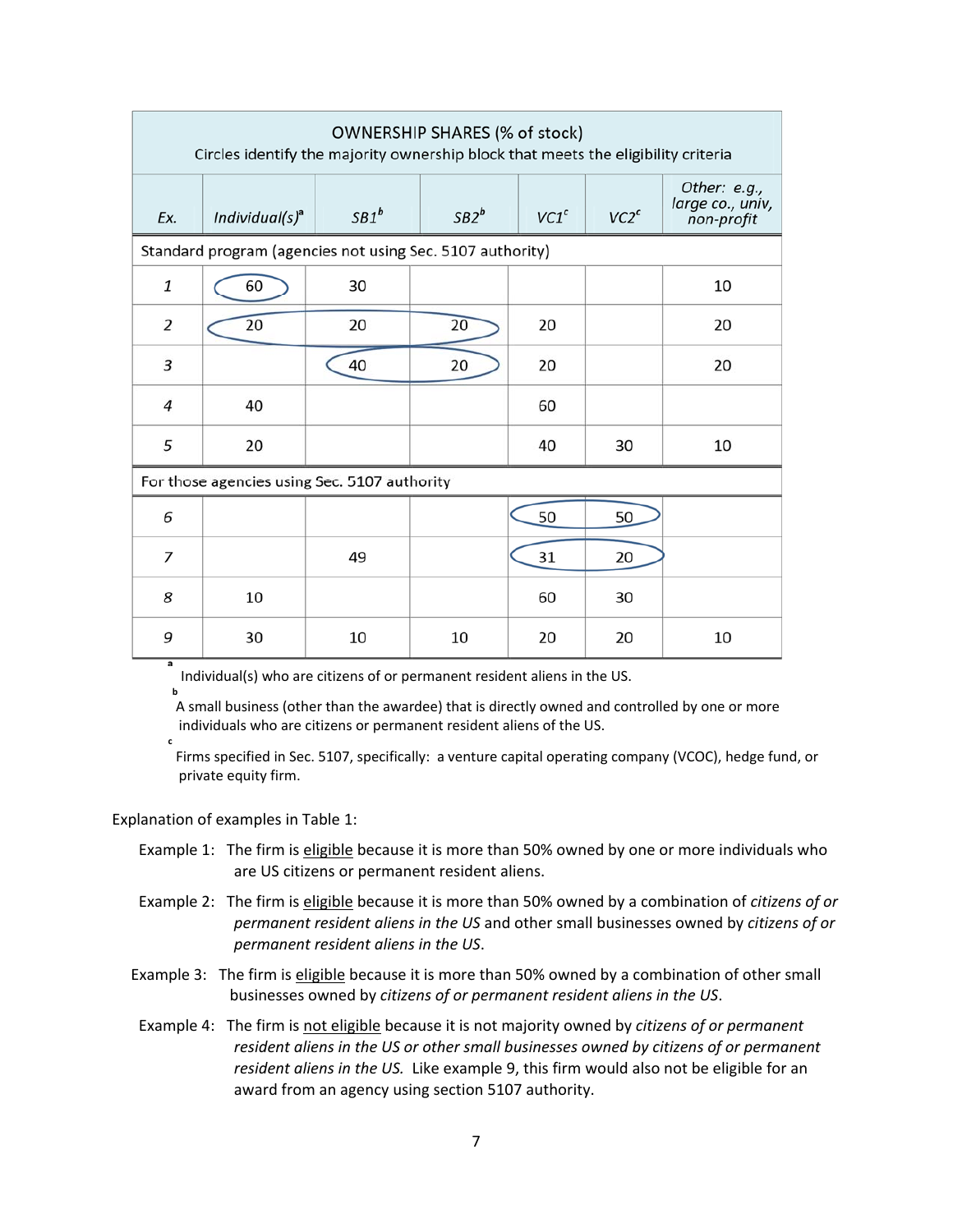- Example 5: The firm is not eligible because it is not majority owned by *citizens of or permanent resident aliens in the US or other small businesses owned by citizens of or permanent resident aliens in the US* and the agency does not use section 5107 authority. However, this firm would be eligible for an award from an agency using section 5107 authority.
- Example 6: The firm is eligible for agencies using section 5107 authority because a majority of the stock is owned by multiple VCOCs, hedge funds, or private equity firms and none owns more than 50%.
- Example 7: The firm is eligible for agencies using section 5107 authority because, while the other small business "SB1" has the largest share, the firm is more than 50% owned by more than one VCOC, hedge fund, or private equity firm and none has more than 50% ownership.
- Example 8: The firm is not eligible for the regular program. It is also not eligible for agencies using section 5107 authority because, although it is more than 50% owned by VCOCs, hedge funds, or private equity firms, one of these firms owns more than 50%.
- Example 9: The firm is not eligible for the regular program because it is not majority owned by *citizens of or permanent resident aliens in the US or other small businesses owned by citizens of or permanent resident aliens in the US*, and it is not eligible for agencies using section 5107 authority because it is not majority owned by multiple VCOCs, hedge funds, or private equity firms.

#### **SIZE**

*The size requirement*: An SBIR/STTR awardee, together with its *affiliates*, must not have more than 500 *employees*.

*Is size determined by revenue for SBIR/STTR?* No, for SBIR/STTR, size is determined only by the number of employees. There are no revenue limits.

*What is the definition of an employee?* For the SBIR/STTR programs, an *employee* includes all individuals employed on a full‐time, part‐time, or other basis. This includes employees obtained from a temporary employee agency, professional employee organization or leasing concern. SBA will consider the totality of the circumstances, including criteria used by the IRS for Federal income tax purposes, in determining whether individuals are employees of a concern. Volunteers (i.e., individuals who receive no compensation, including no in‐kind compensation, for work performed) are not considered employees. See 13 C.F.R. § 121.106(a).

#### *How do you calculate the number of employees?*

SBA uses the following approach to determining the size of a concern (see 13 C.F.R. § 121.106(b)):

- (1) The *average number of employees* is used (including employees all domestic and foreign affiliates) based upon the number of employees for each of the pay periods for the preceding completed 12 calendar months.
	- The average number of employees of the business concern is added to the average number of employees of each of its affiliates.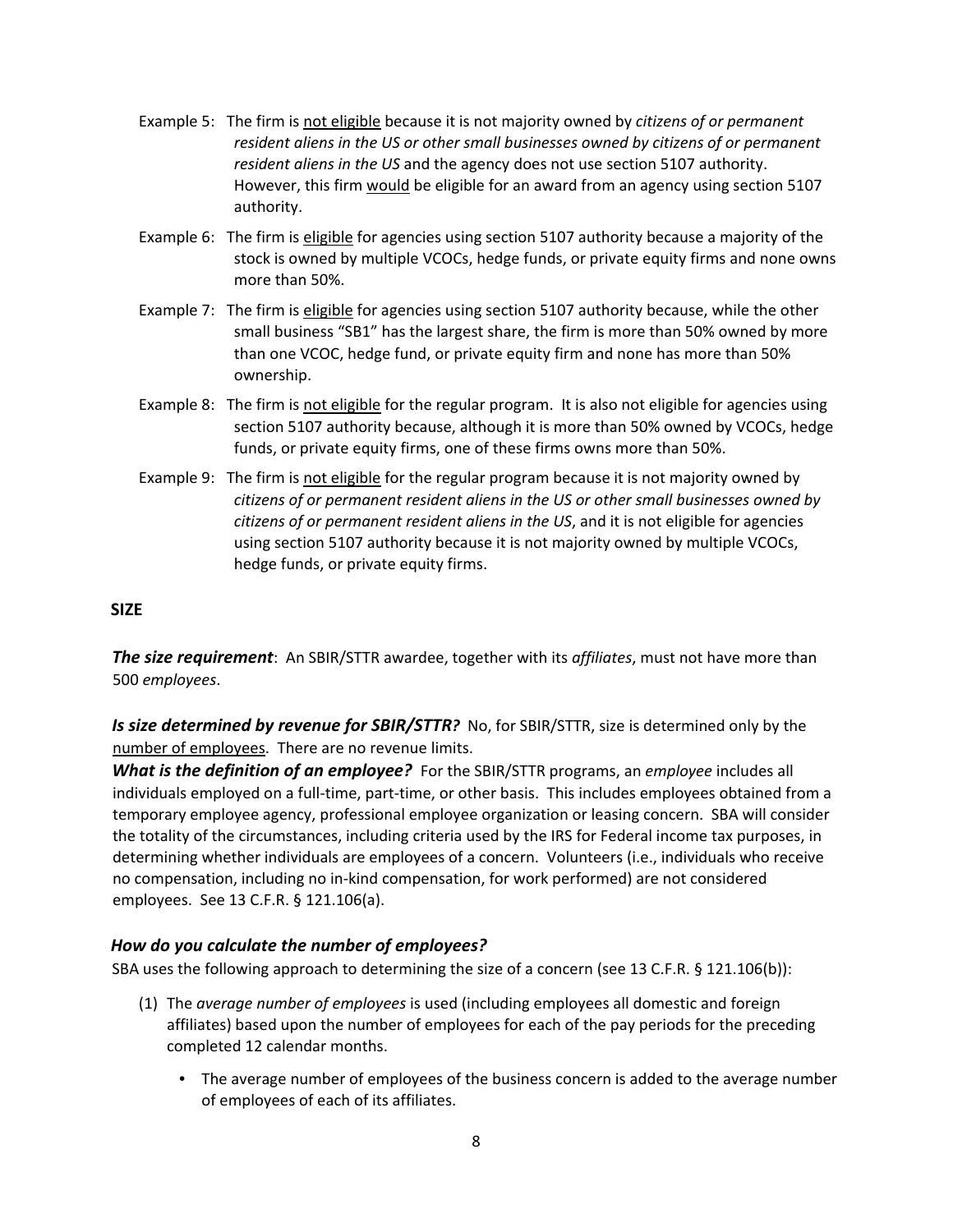- If a concern has acquired an affiliate or been acquired as an affiliate during the applicable period of measurement or before the date on which it self‐certified as small, the employees counted in determining size status include the employees of the acquired or acquiring concern. This aggregation applies for the entire period of measurement, not just the period after the affiliation arose.
- Employees of a former affiliate are not counted if affiliation ceased before the date used for determining size. This exclusion of employees of a former affiliate applies during the entire period of measurement, rather than only for the period after which affiliation ceased.
- (2) *Part‐time and temporary employees* are counted the same as full‐time employees.
- (3) If a concern has not been in business for 12 months, the average number of employees is used for each of the pay periods during which it has been in business.

*What is an affiliate?* Concerns and entities are *affiliates* of each other when one controls or has the power to control the other, or a third party or parties controls or has the power to control both. It does not matter whether control is exercised, so long as the *power to control* exists. When making a size determination, SBA looks at many factors and circumstances that determine where the power to control lies, and this is used to determine a firm's affiliates. In the size regulations (13 C.F.R. § 121.702), SBA identifies nine bases for finding affiliation between an awardee and other entities.

Bases for finding affiliation:

(1) Ownership.

- A concern is an affiliate of an individual, concern, or entity that owns or has the power to control more than 50% of the concern's voting equity.
- However, SBA may find a concern an affiliate of an individual, concern, or entity that owns or has the power to control 50% or less of voting equity based upon the totality of circumstances.
- SBA notes that there is less of a likelihood of finding affiliation with a minority shareholder holding less than 40% of the equity.
- If no individual, concern, or entity is found to control, SBA will deem the Board of Directors to be in control of the concern.
- (2) Options, convertible securities, agreements to merge. In determining size, SBA considers stock options, convertible securities, and agreements to merge (including agreements in principle) to have a *present effect* on the power to control a concern. SBA treats such options, convertible securities, and agreements as though the rights granted have been exercised; with the following exceptions:
	- (i) *Agreements* to open or continue negotiations towards the possibility of a merger or a sale of stock at some later date are not considered "agreements in principle" and are therefore not given present effect.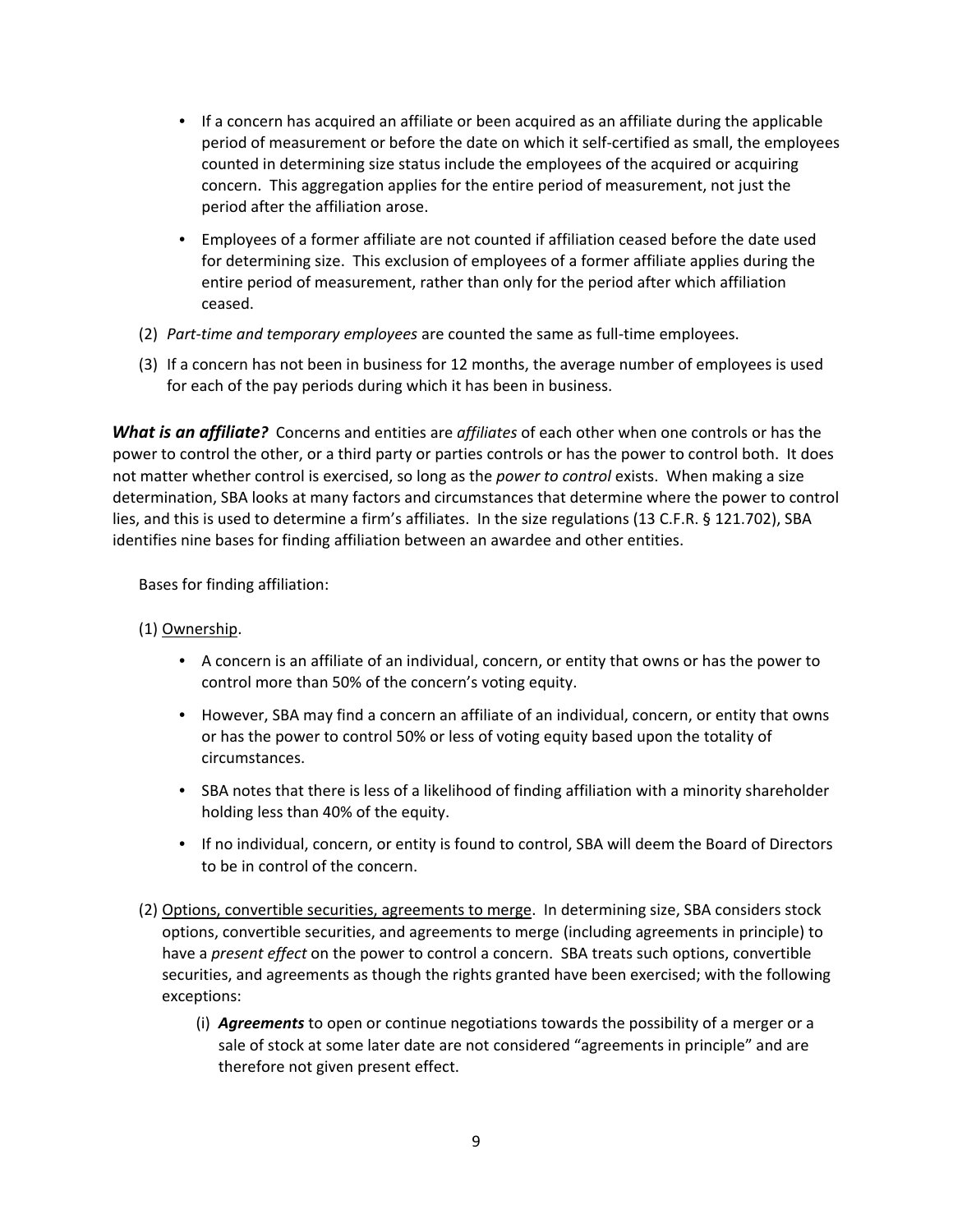- (ii) *Options*, convertible securities, and agreements that are subject to conditions precedent which are incapable of fulfillment, speculative, conjectural, or unenforceable under state or Federal law, or where the probability of the transaction (or exercise of the rights) occurring is shown to be extremely remote, are not given present effect.
- (iii)An individual, concern or other entity that controls one or more other concerns cannot use options, convertible securities, or agreements to appear to terminate such control before actually doing so. SBA will not give present effect to individuals', concerns' or other entities' *ability to divest* all or part of their ownership interest in order to avoid a finding of affiliation.
- (3) Common management. Affiliation arises where the CEO or President of a concern (or other officers, managing members, or partners who control the *management* of the concern) also controls the *management* of one or more other concerns. Affiliation also arises where a single individual, concern, or entity that controls the *board of directors* of one concern also controls the *board of directors or management* of one or more other concerns.
- (4) Identity of interest. SBA may find affiliation among two or more individuals, concerns or other entities with an identity of interest. An individual, concern or entity may rebut a determination of identity of interest with evidence showing that the interests deemed to be one are in fact separate.
	- (i) SBA may presume an identity of interest between family members with identical or substantially identical business or economic interests (e.g., where the family members operate concerns in the same or similar industry and in the same geographic area).
	- (ii) SBA may presume an identity of interest based upon economic dependence if the SBIR/STTR awardee relies upon another concern or entity for 70% or more of its receipts.
	- (iii)An SBIR or STTR awardee is *not affiliated* with a portfolio company of a venture capital operating company, hedge fund, or private equity firm, *solely on the basis of one or more shared investors*, though affiliation may be found for other reasons.
- (5) Newly organized concern. Affiliation may arise where former or current officers, directors, principal stockholders, managing members, general partners, or key employees of one concern *organize a new concern* in the same or related industry or field of operation, and serve as the new concern's officers, directors, principal stockholders, managing members, general partners, or key employees, and the one concern is furnishing or will furnish the new concern with contracts, financial or technical assistance, indemnification on bid or performance bonds, and/or other facilities, whether for a fee or otherwise.
	- (i) A concern will be considered "new" for the purpose of this rule if it has been actively operating continuously for less than one year.
	- (ii) A "key employee" is an employee who, because of his/her position in the concern, has a critical influence in or substantive control over the operations or management of the concern.
	- (iii) A concern may rebut such an affiliation determination by demonstrating a clear line of fracture between the two concerns.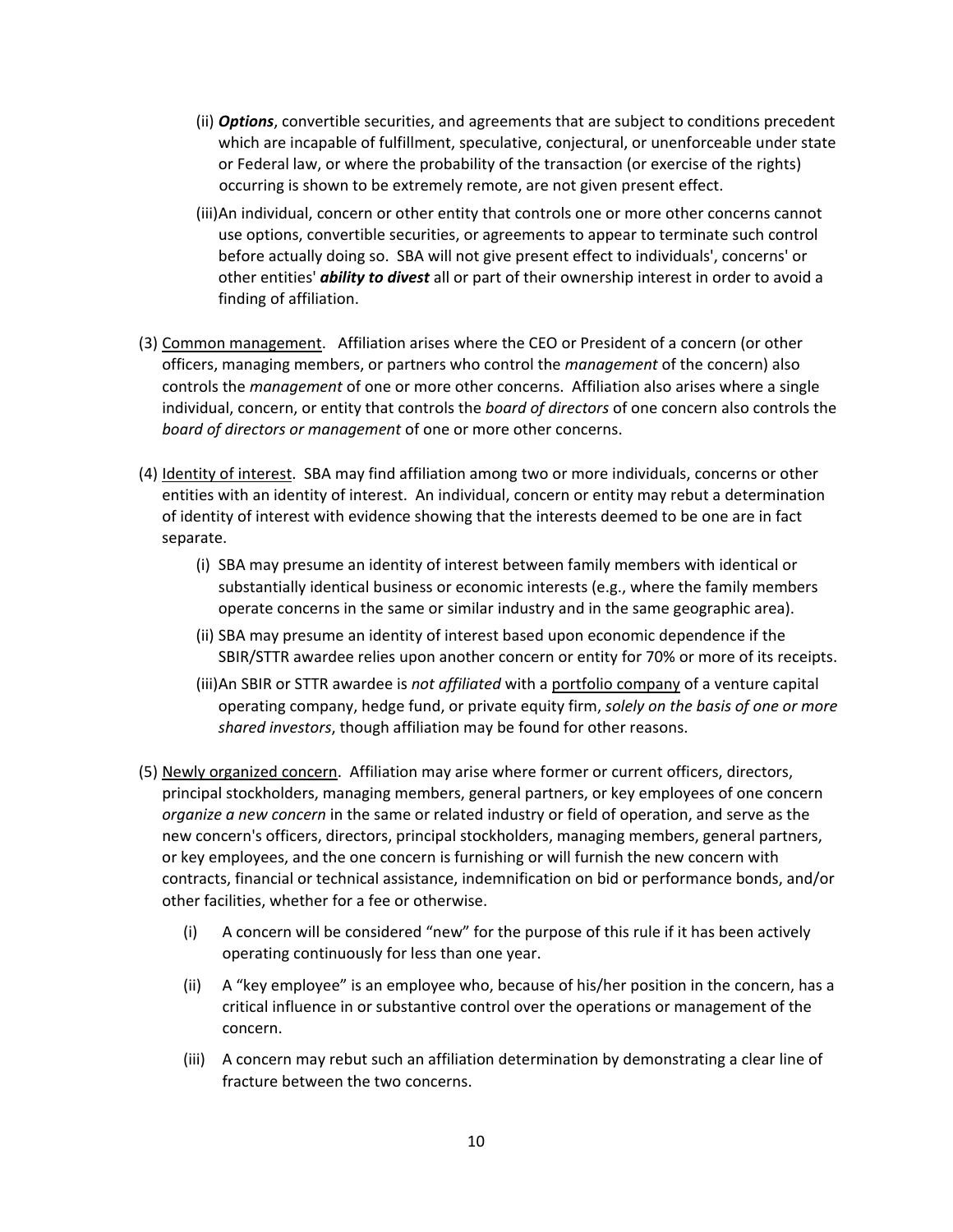- (6) Joint ventures. Concerns submitting an application as a joint venture are affiliated with each other with regard to the application. SBA will apply the joint venture affiliation exception at § 121.103(h)(3)(iii) for two firms approved to be a mentor and protégé under SBA's 8(a) program.
- (7) Ostensible subcontractor. A concern and its ostensible subcontractor are treated as joint ventures, and therefore affiliates, for size determination purposes. An *ostensible subcontractor* is a subcontractor or subgrantee that performs *primary and vital requirements* of a funding agreement (i.e., requirements associated with the principal purpose of the funding agreement), or a subcontractor or subgrantee upon which the concern is *unusually reliant*. All aspects of the relationship between the concern and subcontractor are considered, including, but not limited to, the terms of the proposal (such as management, technical responsibilities, and the percentage of subcontracted work) and agreements between the concern and subcontractor or subgrantee (such as bonding assistance or the teaming agreement).
- (8) License agreements. SBA will consider whether there is a license agreement concerning a product or trademark which is critical to operation of the licensee. The license agreement will not cause the licensor to be affiliated with the licensee if the licensee has the right to profit from its efforts and bears the risk of loss.
- (9) Totality of the circumstances. In determining whether affiliation exists, SBA may consider the totality of the circumstances, and may find affiliation even though no single factor is sufficient to constitute affiliation.

**Exception for portfolio companies**. If a venture capital operating company, hedge fund, or private equity firm that is determined to be affiliated with an awardee is a minority investor in the awardee, the awardee is not affiliated with a portfolio company of the venture capital operating company, hedge fund, or private equity firm, unless:

- (i) The venture capital operating company, hedge fund, or private equity firm owns a majority of the stock of the portfolio company; or
- (ii) The venture capital operating company, hedge fund, or private equity firms holds a majority of the seats of the board of directors of the portfolio company.

| Category                                                                             | When affiliation may be found                                                                                                                                                                                                                                       |  |  |
|--------------------------------------------------------------------------------------|---------------------------------------------------------------------------------------------------------------------------------------------------------------------------------------------------------------------------------------------------------------------|--|--|
| Ownership                                                                            | An individual, concern, or entity owns or has the power to control more<br>than 50% of voting equity. Note that SBA is less likely to find affiliation<br>when this ownership is less than 40%.                                                                     |  |  |
| Options, convertible<br>securities, agreements<br>to merge (given<br>present effect) | $\triangleright$ If an individual or entity has control with the exercise of options and/or<br>convertible securities and agreements to merge.<br>Agreements that are open or merely continue negotiations about a<br>possible merger are not given present effect. |  |  |

#### **Table 2. Summary of Bases for Affiliation for SBIR/STTR Program Eligibility**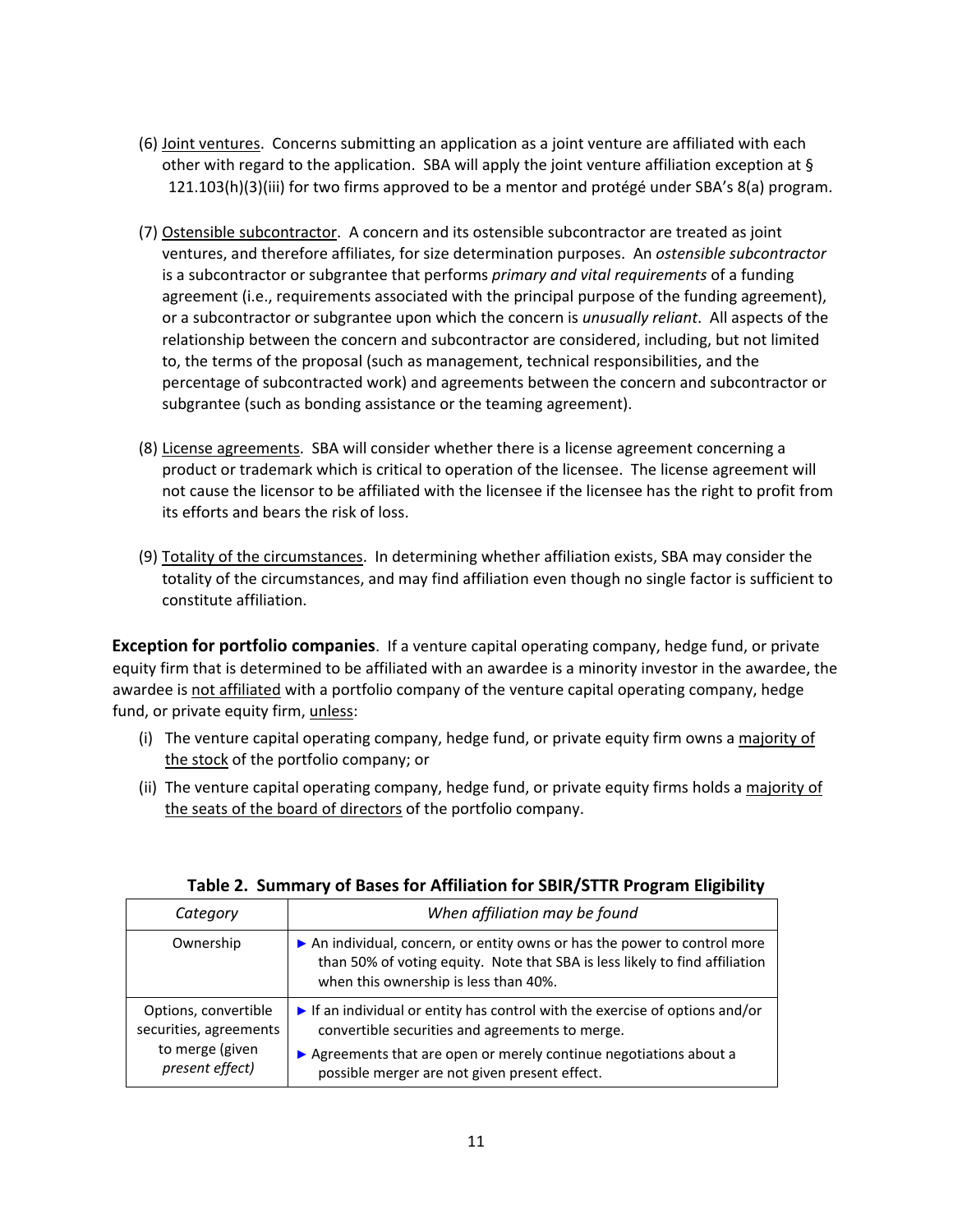| Common<br>management             | • Officers, managing members, partners who control the management of<br>the concern also control the management of another concern.<br>Individuals or entities that control the board of directors of the concern<br>also control the board or management of another concern.                                                                                                                                  |  |  |
|----------------------------------|----------------------------------------------------------------------------------------------------------------------------------------------------------------------------------------------------------------------------------------------------------------------------------------------------------------------------------------------------------------------------------------------------------------|--|--|
| Identity of interest             | SBA may presume identity of interest among two or more<br>persons/entities, and therefore affiliation, such as:                                                                                                                                                                                                                                                                                                |  |  |
|                                  | (a) Between, family members with identical or substantially identical<br>business or economic interests.                                                                                                                                                                                                                                                                                                       |  |  |
|                                  | (b) If a firm relies on another firm for 70% or more of its receipts.<br>An awardee firm is not affiliated with a portfolio company of a venture<br>capital operating company, hedge fund, or private equity firm, solely on<br>the basis of one or more shared investors.                                                                                                                                     |  |  |
| Newly organized<br>concern       | The firm's officers, directors, principal stockholders, managing members,<br>general partners, or key employees organize another concern in the<br>same or related industry or field, and serve in such capacity for the new<br>concern and the one furnishes the other with contracts, or other<br>assistance. This applies only to firms that have actively operated<br>continuously for less than one year. |  |  |
| Joint ventures                   | Firms apply for award as a joint venture -- all parties to the joint venture<br>are affiliated.                                                                                                                                                                                                                                                                                                                |  |  |
| Ostensible                       | $\blacktriangleright$ The firm is a subcontractor or subgrantee                                                                                                                                                                                                                                                                                                                                                |  |  |
| subcontractor                    | (a) that performs primary and vital requirements of a funding<br>agreement or                                                                                                                                                                                                                                                                                                                                  |  |  |
|                                  | (b) upon which the concern is unusually reliant.                                                                                                                                                                                                                                                                                                                                                               |  |  |
| License agreements               | $\triangleright$ There is a license agreement concerning a product or trademark that is<br>critical to the operation of the licensee, except if the licensee has the<br>right to profit from its efforts with regard to the agreement and bears<br>the risk of loss.                                                                                                                                           |  |  |
| Totality of the<br>circumstances | Based upon the totality of circumstances, SBA determines that affiliation<br>exists.                                                                                                                                                                                                                                                                                                                           |  |  |

*When does SBA determine the size of an SBIR/STTR awardee?* An SBA size office may make a determination of an applicant or awardee firm if the size is protested. When making a size determination, an SBA regional office will identify other individuals or entities it finds to be affiliated with the firm. The employees of these affiliates will be counted when determining the firm's size.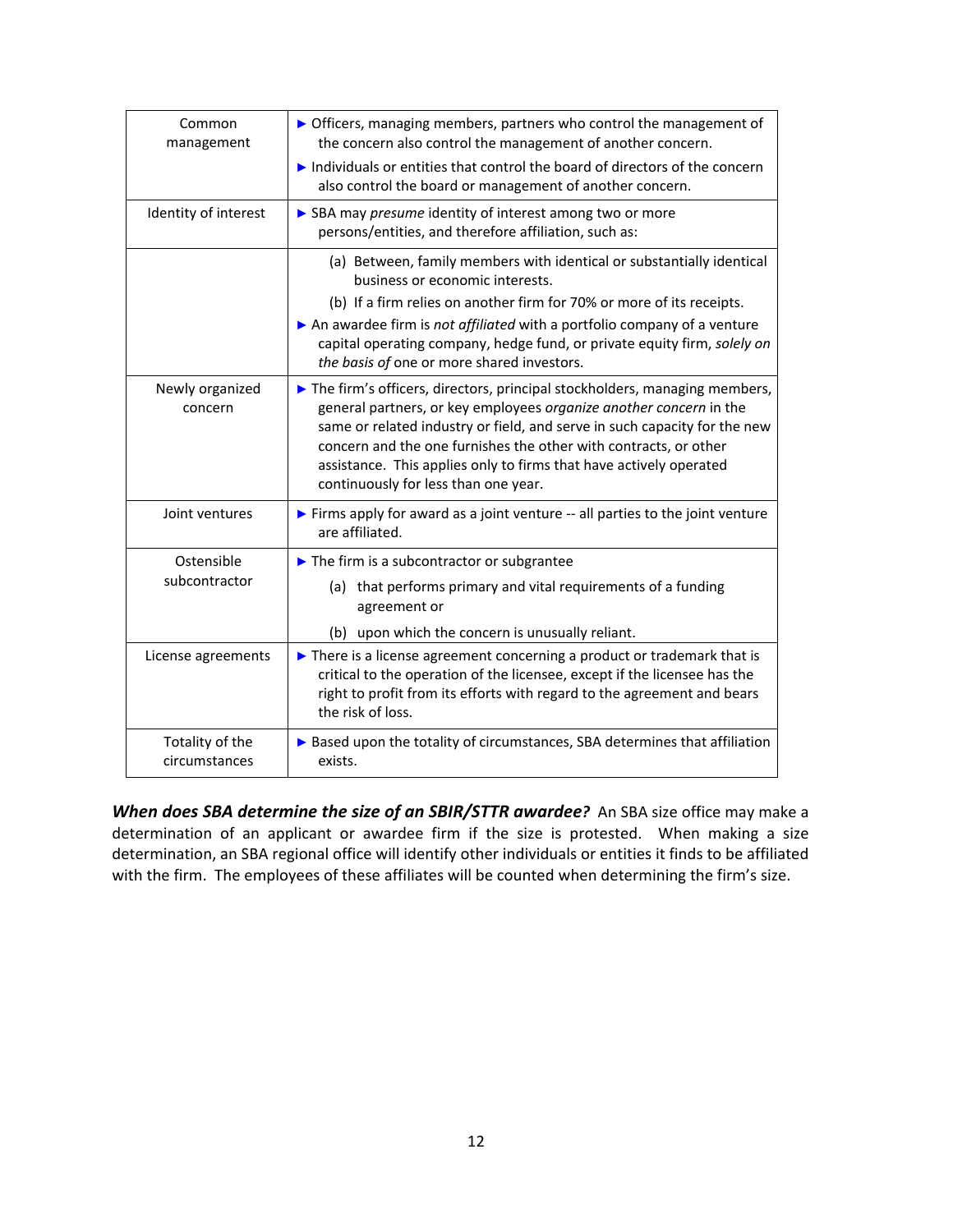#### **Eligibility Criteria Widget**

# **Appendix 1: Text from Size Regulation 121.702**

PDF

For the reasons stated in the preamble, SBA amends 13 CFR part 121 as follows:

PART 121—SMALL BUSINESS SIZE REGULATIONS

1. The authority citation for 13 CFR part 121 is revised to read as follows:

Authority: 15 U.S.C. 632, 634(b)(6), 638, 662, and 694a(9).

2. Amend § 121.103 as follows:

a. Add a new paragraph  $(a)(7)$ ; and

b. Add a new paragraph (b)(8).

§ 121.103 How does SBA determine affiliation?

 $(a) * * *$ 

 (7) For SBA's Small Business Innovation Research (SBIR) and Small Business Technology Transfer (STTR) programs, the bases for affiliation are set forth in § 121.702. \* \* \* \* \*

(b) \* \* \*

 (8) These exceptions to affiliation and any others set forth in § 121.702 apply for purposes of SBA's SBIR and STTR programs. \* \* \* \* \*

 3. Amend § 121.201 by revising paragraph (b) of footnote 11 at the end of the table "Small Business Size Standards by NAICS Industry," to read as follows:

§ 121.201 What size standards has SBA identified by North American Industry Classification System codes? \* \* \* \* \*

Small Business Size Standards by NAICS Industry

\* \* \* \* \*

Footnotes

\* \* \* \* \*

11. \* \* \*

 $(a) * * *$ 

- (b) For purposes of the Small Business Innovation Research (SBIR) and the Small Business Technology Transfer (STTR) Programs only, a different definition has been established by law. See §121.702 of these regulations. \* \* \* \* \*
- 4. Revise the undesignated center heading immediately preceding § 121.701 to read as follows:

Size and Eligibility Requirements for the Small Business Innovation Research (SBIR) and Small Business Technology Transfer (STTR) Programs

- 5. Amend § 121.701 as follows:
- a. Revise the section heading;
- b. Revise paragraphs (a) and (b); and
- c. Remove paragraph (c).

§ 121.701 What SBIR and STTR programs are subject to size and eligibility determinations and what definitions are important?

(a) These sections apply to SBA's SBIR and STTR programs, 15 U.S.C. § 638.

(b) Definitions.

(1) Funding agreement officer means a contracting officer, a grants officer, or a cooperative agreement officer.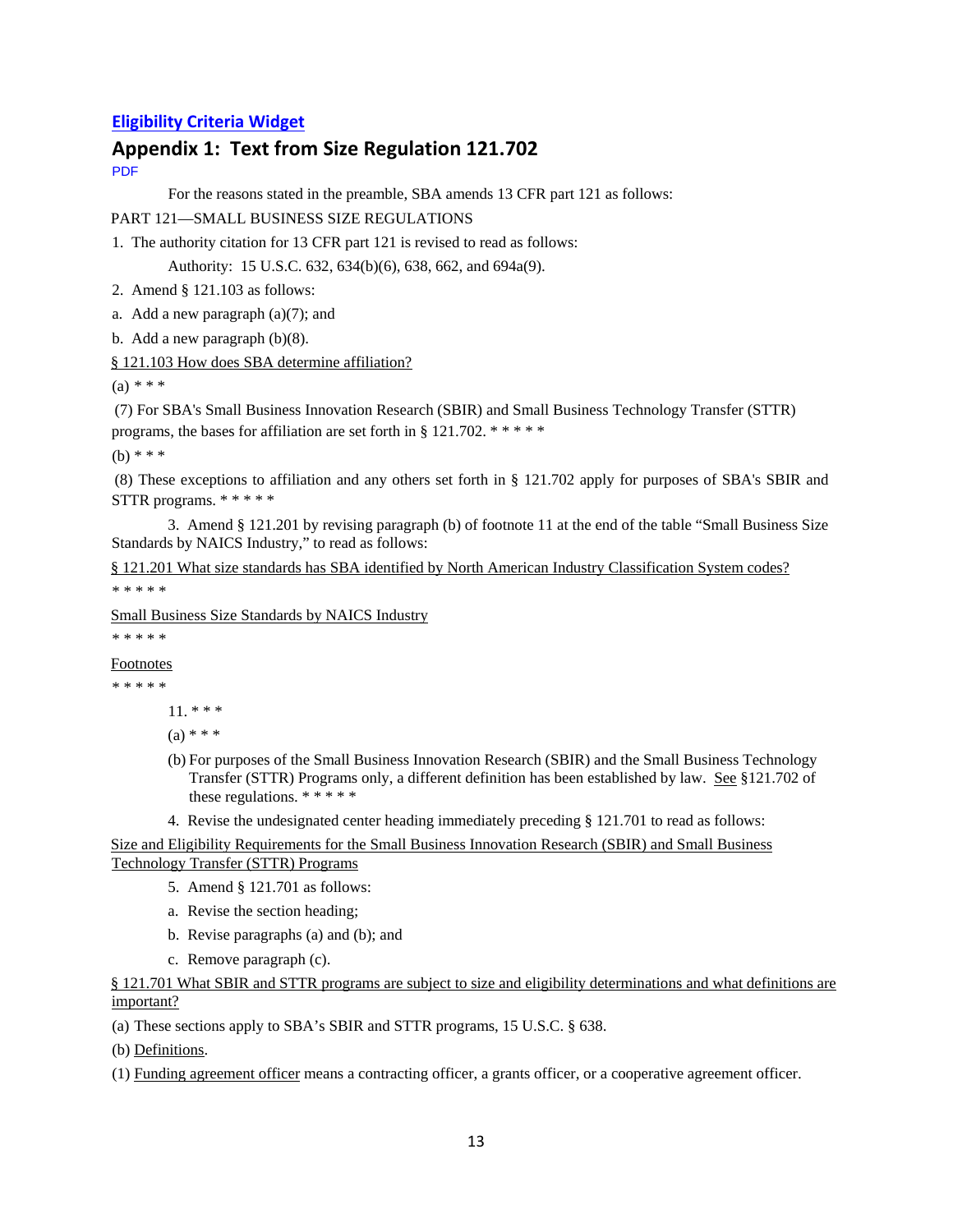- (2) Funding agreement means any contract, grant or cooperative agreement entered into between any Federal agency and any small business for the purposes of the SBIR or STTR program.
- (3) Hedge fund has the meaning given that term in section 13(h)(2) of the Bank Holding Company Act of 1956 (12 U.S.C. § 1851(h)(2)). The hedge fund must have a place of business located in the United States and be created or organized in the United States, or under the law of the United States or of any State.
- (4) Portfolio company means any company that is owned in whole or part by a venture capital operating company, hedge fund, or private equity firm.
- (5) Private equity firm has the meaning given the term "private equity fund" in section  $13(h)(2)$  of the Bank Holding Company Act of 1956 (12 U.S.C. § 1851(h)(2)). The private equity firm must have a place of business located in the United States and be created or organized in the United States, or under the law of the United States or of any State.

(6) Venture capital operating company means an entity described in clause  $(i)$ ,  $(v)$ , or  $(vi)$  of

§ 121.103(b)(5). The venture capital operating company must have a place of business located in the United States and be created or organized in the United States, or under the law of the United States or of any State.

6. Revise § 121.702 to read as follows:

§ 121.702 What size and eligibility standards are applicable to the SBIR and STTR programs?

 To be eligible for award of funding agreements in SBA's SBIR and STTR programs, a business concern must meet the requirements below at the time of award of an SBIR or STTR Phase I or Phase II funding agreement: (a) Ownership and control for the SBIR program*.* 

(1) An SBIR awardee must:

(i) Be a concern which is more than 50% directly owned and controlled by one or more individuals (who are citizens or permanent resident aliens of the United States), other business concerns (each of which is more than 50% directly owned and controlled by individuals who are citizens or permanent resident aliens of the United States), or any combination of these;

(ii) Be a concern which is more than 50% owned by multiple venture capital operating companies, hedge funds, private equity firms, or any combination of these (for agencies electing to use the authority in 15 U.S.C. §  $638(dd)(1)$ ; or

(iii) Be a joint venture in which each entity to the joint venture must meet the requirements set forth in paragraph (a)(1)(i) or (a)(1)(ii) of this section. A joint venture that includes one or more concerns that meet the requirements of (a)(1)(ii) must comply with § 121.705(b) concerning registration and proposal requirements.

- (2) No single venture capital operating company, hedge fund, or private equity firm may own more than 50% of the concern.
- (3) If an Employee Stock Ownership Plan owns all or part of the concern, each stock trustee and plan member is considered an owner.

(4) If a trust owns all or part of the concern, each trustee and trust beneficiary is considered an owner. (b)

Ownership and control for the STTR program*.* 

(1) An STTR awardee must:

(i) Be a concern which is more than 50% directly owned and controlled by one or more individuals (who are citizens or permanent resident aliens of the United States), other business concerns (each of which is more than 50% directly owned and controlled by individuals who are citizens or permanent resident aliens of the United

States), or any combination of these; or

(ii) Be a joint venture in which each entity to the joint venture must meet the requirements set forth in

paragraph  $(b)(1)(i)$  of this section.

(2) If an Employee Stock Ownership Plan owns all or part of the concern, each stock trustee and plan member is considered an owner.

(3) If a trust owns all or part of the concern, each trustee and trust beneficiary is considered an owner.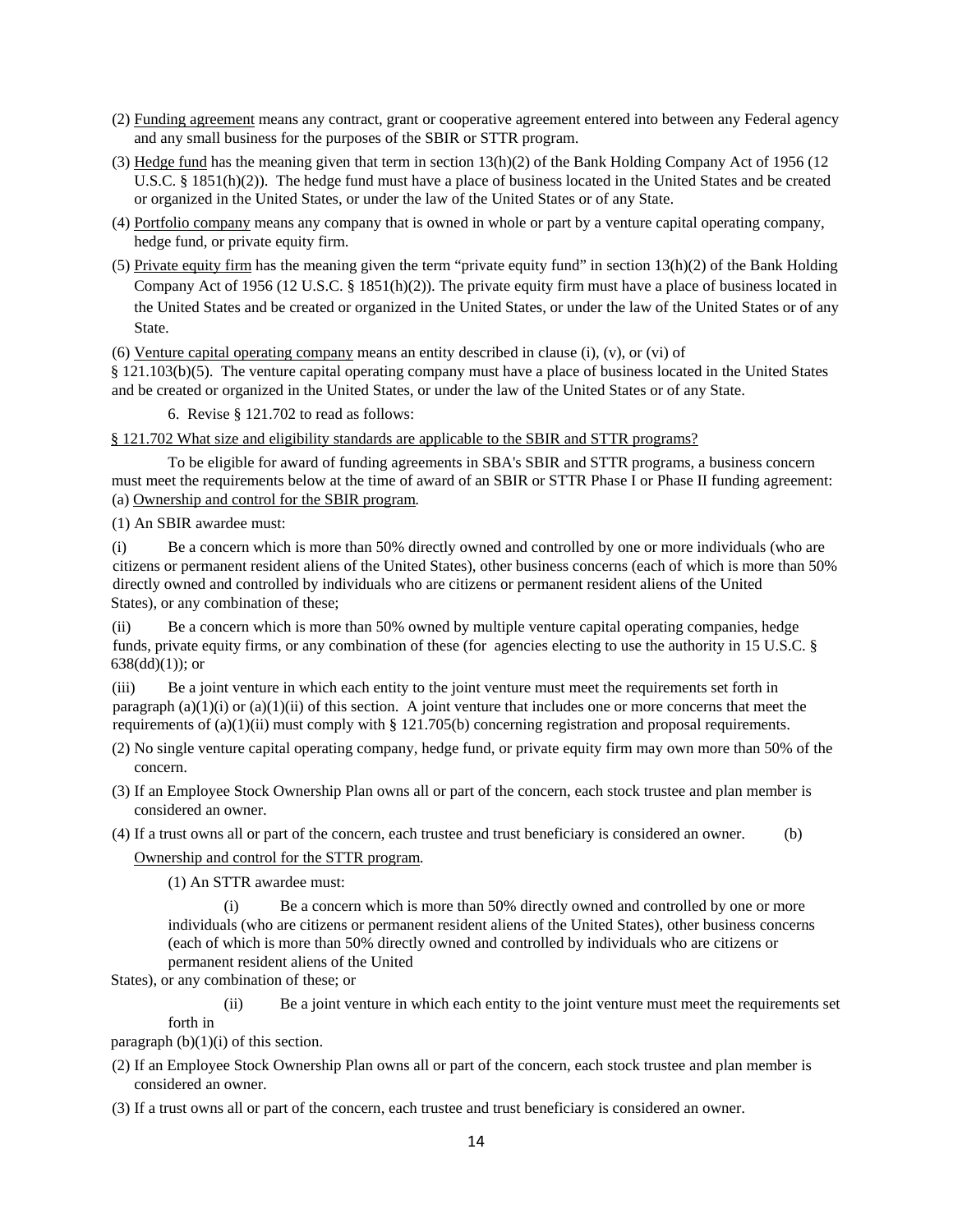(c) Size and affiliation*.* An SBIR or STTR awardee, together with its affiliates, must not have more than 500 employees. Concerns and entities are affiliates of each other when one controls or has the power to control the other, or a third party or parties controls or has the power to control both. It does not matter whether control is exercised, so long as the power to control exists. For the purposes of the SBIR and STTR programs, the following bases of affiliation apply:

(1) Affiliation based on ownership. For determining affiliation based on equity ownership, a concern is an affiliate of an individual, concern, or entity that owns or has the power to control more than 50 percent of the concern's voting equity. However, SBA may find a concern an affiliate of an individual, concern, or entity that owns or has the power to control 40% or more of the voting equity based upon the totality of circumstances. If no individual, concern, or entity is found to control, SBA will deem the Board of Directors to be in control of the concern.

(2) Affiliation arising under stock options, convertible securities, and agreements to merge. In determining size, SBA considers stock options, convertible securities, and agreements to merge (including agreements in principle) to have a present effect on the power to control a concern. SBA treats such options, convertible securities, and agreements as though the rights granted have been exercised.

(i) Agreements to open or continue negotiations towards the possibility of a merger or a sale of stock at some later date are not considered "agreements in principle" and are thus not given present effect.

(ii) Options, convertible securities, and agreements that are subject to conditions precedent which are incapable of fulfillment, speculative, conjectural, or unenforceable under state or Federal law, or where the probability of the transaction (or exercise of the rights) occurring is shown to be extremely remote, are not given present effect.

(iii) An individual, concern or other entity that controls one or more other concerns cannot use options, convertible securities, or agreements to appear to terminate such control before actually doing so. SBA will not give present effect to individuals', concerns' or other entities' ability to divest all or part of their ownership interest in order to avoid a finding of affiliation.

(3) Affiliation based on common management. Affiliation arises where the CEO or President of a concern (or other officers, managing members, or partners who control the management of the concern) also controls the management of one or more other concerns. Affiliation also arises where a single individual, concern, or entity that controls the board of directors of one concern also controls the board of directors or management of one or more other concerns.

(4) Affiliation based on identity of interest. Affiliation may arise among two or more persons (including any individual, concern or other entity) with an identity of interest. An individual, concern or entity may rebut a determination of identity of interest with evidence showing that the interests deemed to be one are in fact separate.

(i) SBA may presume an identity of interest between family members with identical or substantially identical business or economic interests (such as where the family members operate concerns in the same or similar industry in the same geographic area).

(ii) SBA may presume an identity of interest based upon economic dependence if the SBIR/STTR awardee relies upon another concern or entity for 70% or more of its receipts.

(iii) An SBIR or STTR awardee is not affiliated with a portfolio company of a venture capital operating company, hedge fund, or private equity firm, solely on the basis of one or more shared investors, though affiliation may be found for other reasons.

(5) Affiliation based on the newly organized concern rule. Affiliation may arise where former or current officers, directors, principal stockholders, managing members, general partners, or key employees of one concern organize a new concern in the same or related industry or field of operation, and serve as the new concern's officers, directors, principal stockholders, managing members, general partners, or key employees, and the one concern is furnishing or will furnish the new concern with contracts, financial or technical assistance, indemnification on bid or performance bonds, and/or other facilities, whether for a fee or otherwise. A concern may rebut such an affiliation determination by demonstrating a clear line of fracture between the two concerns. A "key employee" is an employee who, because of his/her position in the concern, has a critical influence in or substantive control over the operations or management of the concern. A concern will be considered "new" for the purpose of this rule if it has been actively operating continuously for less than one year.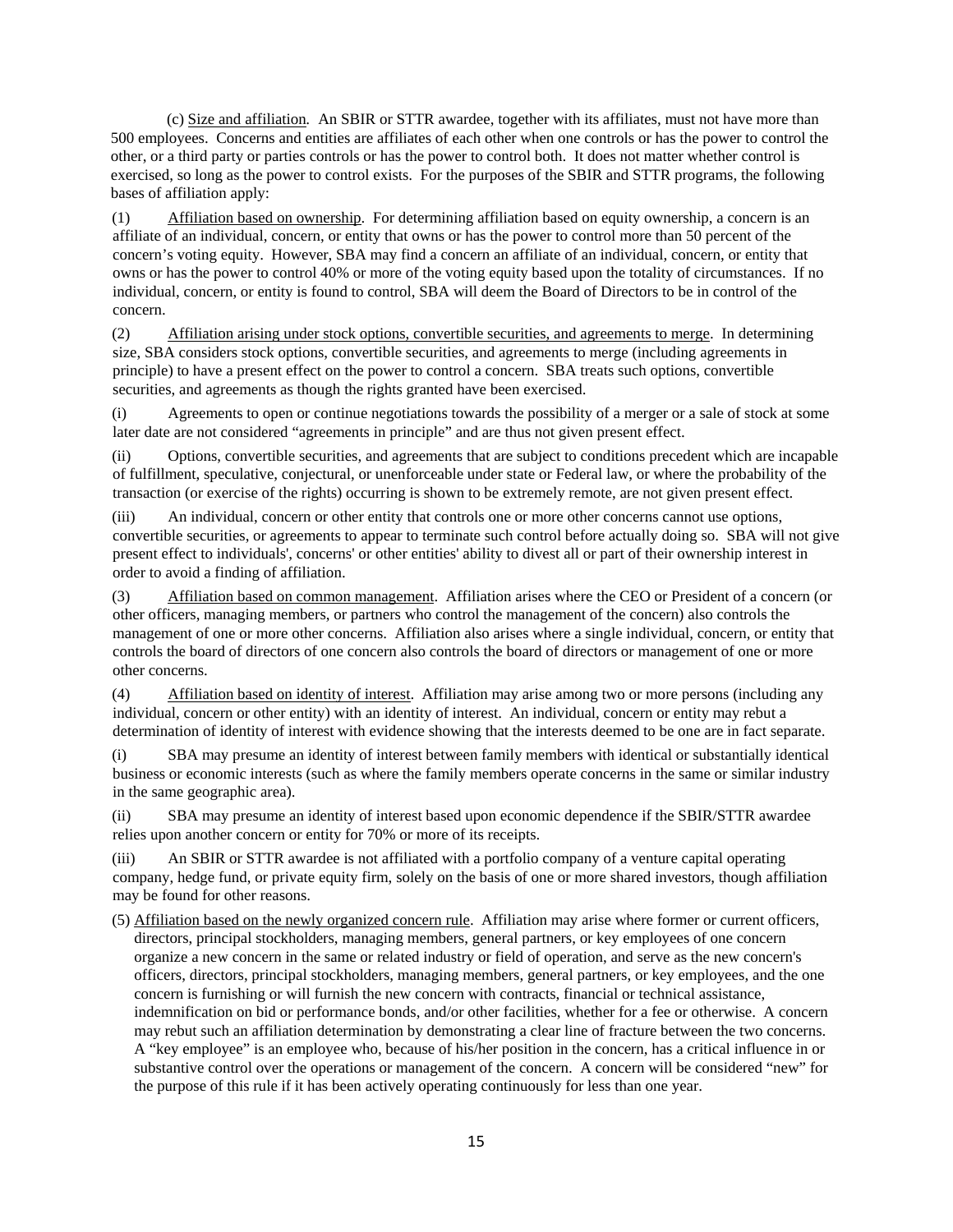(6) Affiliation based on joint ventures. Concerns submitting an application as a joint venture are affiliated with each other with regard to the application. SBA will apply the joint venture affiliation exception at § 121.103(h)(3)(iii) for two firms approved to be a mentor and protégé under SBA's 8(a) program.

- (7) Affiliation based on the ostensible subcontractor rule. A concern and its ostensible subcontractor are treated as joint venturers, and therefore affiliates, for size determination purposes. An ostensible subcontractor is a subcontractor or subgrantee that performs primary and vital requirements of a funding agreement (i.e., those requirements associated with the principal purpose of the funding agreement), or a subcontractor or subgrantee upon which the concern is unusually reliant. All aspects of the relationship between the concern and subcontractor are considered, including, but not limited to, the terms of the proposal (such as management, technical responsibilities, and the percentage of subcontracted work) and agreements between the concern and subcontractor or subgrantee (such as bonding assistance or the teaming agreement). To determine whether a subcontractor performs primary and vital requirements of a funding agreement, SBA will consider whether the concern's proposal complies with the performance requirements of the SBIR or STTR program.
- (8) Affiliation based on license agreements. SBA will consider whether there is a license agreement concerning a product or trademark which is critical to operation of the licensee. The license agreement will not cause the licensor to be affiliated with the licensee if the licensee has the right to profit from its efforts and bears the risk of loss. Affiliation may arise, however, through other means, such as common ownership or common management.
- (9) Exception to affiliation for portfolio companies. If a venture capital operating company, hedge fund, or private equity firm that is determined to be affiliated with an awardee is a minority investor in the awardee, the awardee is not affiliated with a portfolio company of the venture capital operating company, hedge fund, or private equity firm, unless:
- (i) The venture capital operating company, hedge fund, or private equity firm owns a majority of the portfolio company; or

(ii) The venture capital operating company, hedge fund, or private equity firms holds a majority of the seats of the board of directors of the portfolio company.

(10) Totality of the Circumstances. In determining whether affiliation exists, SBA may consider the totality of the circumstances, and may find affiliation even though no single factor is sufficient to constitute affiliation.

(d) Calculating Ownership and Control. SBA will review the small business' equity ownership on a fully diluted basis for purposes of determining ownership, control and affiliation in the SBIR and STTR programs. This means that SBA will consider the total number of shares or equity that would be outstanding if all possible sources of conversion were exercised, including, but not limited to: outstanding common stock or equity, outstanding preferred stock (on a converted to common basis) or equity, outstanding warrants (on an as exercised and converted to common basis), outstanding options and options reserved for future grants, and any other convertible securities on an as converted to common basis.

7. Revise § 121.704 to read as follows:

§ 121.704 When does SBA determine the size and eligibility status of a business concern?

- (a) The size and eligibility status of a concern for the purpose of a funding agreement award under the SBIR and STTR programs is determined at the time of award for both Phase I and Phase II SBIR and STTR awards, or on the date of the request for a size determination, if an award is pending.
- (b) A concern that qualified as a small business at the time it receives an SBIR or STTR funding agreement is considered a small business throughout the life of that specific funding agreement. Where a concern grows to be other than small, the funding agreement agency may exercise the options on the award that is a contract, grant or cooperative agreement or issue a continuation on a grant or cooperative agreement and still count the award as an award to a small business under the SBIR or STTR program. However, the following exceptions apply:

(1) In the case of a merger or acquisition, the awardee must, within 30 days of the transaction becoming final (or the approved funding agreement novation if a novation is required), recertify its small business size status to the funding agreement agency or inform the funding agreement agency that it is other than small. If the awardee is other than small, the agency can no longer fund the options or issue a continuation pursuant to the funding agreement, from that point forward, with SBIR or STTR funds. Funding agreement notations for reasons other than a merger or acquisition do not necessarily require re-certification. The funding agreement agency and the awardee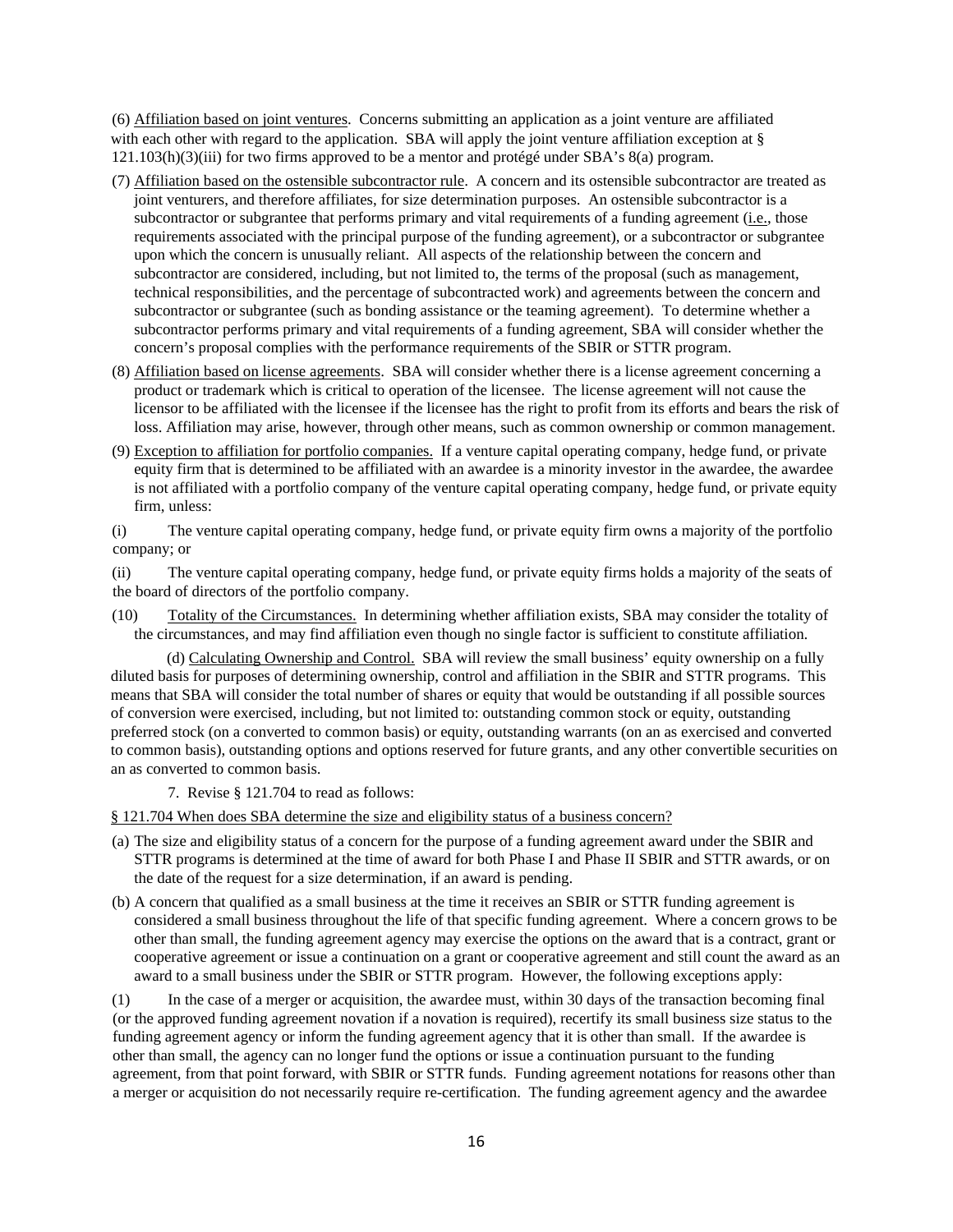must immediately revise all applicable Federal contract and grant databases to reflect the new size status from that point forward.

(2) For the purposes of SBIR and STTR funding agreements with durations of more than five years, a funding agreement officer must request that a business concern re-certify its small business size status no more than 120 days prior to the end of the fifth year of the funding agreement, and no more than 120 days prior to exercising any option or issuing any continuation. If the awardee certifies that it is other than small, the funding agreement agency can no longer fund the options or issue a continuation pursuant to the funding agreement with SBIR or STTR funds. The funding agreement agency and the awardee must immediately revise all applicable Federal contract and grant databases to reflect the new size status from that point forward.

(c) Re-certification does not change the terms and conditions of the funding agreement. The requirements in effect at the time of award remain in effect throughout the life of the funding agreement.

(d) A request for a size re-certification shall include the size standard in effect at the time of re-certification.

8. Revise § 121.705 to read as follows:

§ 121.705 Must a business concern self-certify its size and eligibility status?

(a) A business concern must self-certify that it meets the eligibility requirements set forth in § 121.702 of this title for a Phase I or Phase II SBIR or STTR funding agreement.

(b) A business concern that is more than 50% owned by multiple venture capital operating companies, hedge funds, or private equity firms and a joint venture where one or more parties to the joint venture is more than 50% owned by multiple venture capital operating companies, hedge funds, or private equity firms must be registered with SBA as of the date it submits its initial proposal (or other formal response) to a Phase I or Phase II SBIR announcement or solicitation. The concern must indicate in any SBIR proposal or application that it is registered with SBA as majority-owned by multiple venture capital operating companies, hedge funds, or private equity firms.

(c) A small business concern that did not meet the requirements of paragraph (b) at the time of its SBIR proposal or application must notify the funding agreement officer if, on the date of award, the concern is more than 50% owned by multiple venture capital operating companies, hedge funds, or private equity firms.

(i) The concern is still eligible to receive the award if it becomes majority-owned by multiple venture capital operating companies, hedge funds, or private equity firms after the time it submitted its initial proposal (or other formal response) to a Phase I or Phase II SBIR announcement or solicitation if the agency makes the award on or after the date that is 9 months from the end of the period for submitting applications under the SBIR solicitation.

(ii) This small business, known as a covered small business concern, would have to certify that it meets the requirements of the SBIR program set forth in §§121.702(a)(1)(ii) or 121.702(a)(1)(iii), and 121.702(a)(2) and 121.702(c) at the time of award of the funding agreement.

(d) A funding agreement officer may accept a concern's self-certification as true for the particular funding agreement involved in the absence of a written protest or other credible information which would cause the funding agreement officer or SBA to question the size or eligibility of the concern.

(e) Procedures for protesting an awardee's self-certification are set forth in §§121.1001 through 121.1009. In adjudicating a protest, SBA may address both the size status and eligibility of the SBIR or STTR awardee.

9. Amend § 121.1001 by revising paragraph (a)(4) as follows:

§ 121.1001 Who may initiate a size protest or request a formal size determination?

 $(a) * * * *$ 

 (4) For SBA's Small Business Innovation Research (SBIR) program and Small Business Technology Transfer (STTR) program, the following entities may protest:

(i) An offeror or applicant for that solicitation;

(ii) The funding agreement officer; and

(iii) The responsible SBA Government Contracting Area Director; the Director, Office of Government Contracting; or the Associate Administrator, Investment Division. \* \* \* \* \*

10. Amend § 121.1004 by revising paragraph (b) as follows:

§ 121.1004 What time limits apply to size protests?